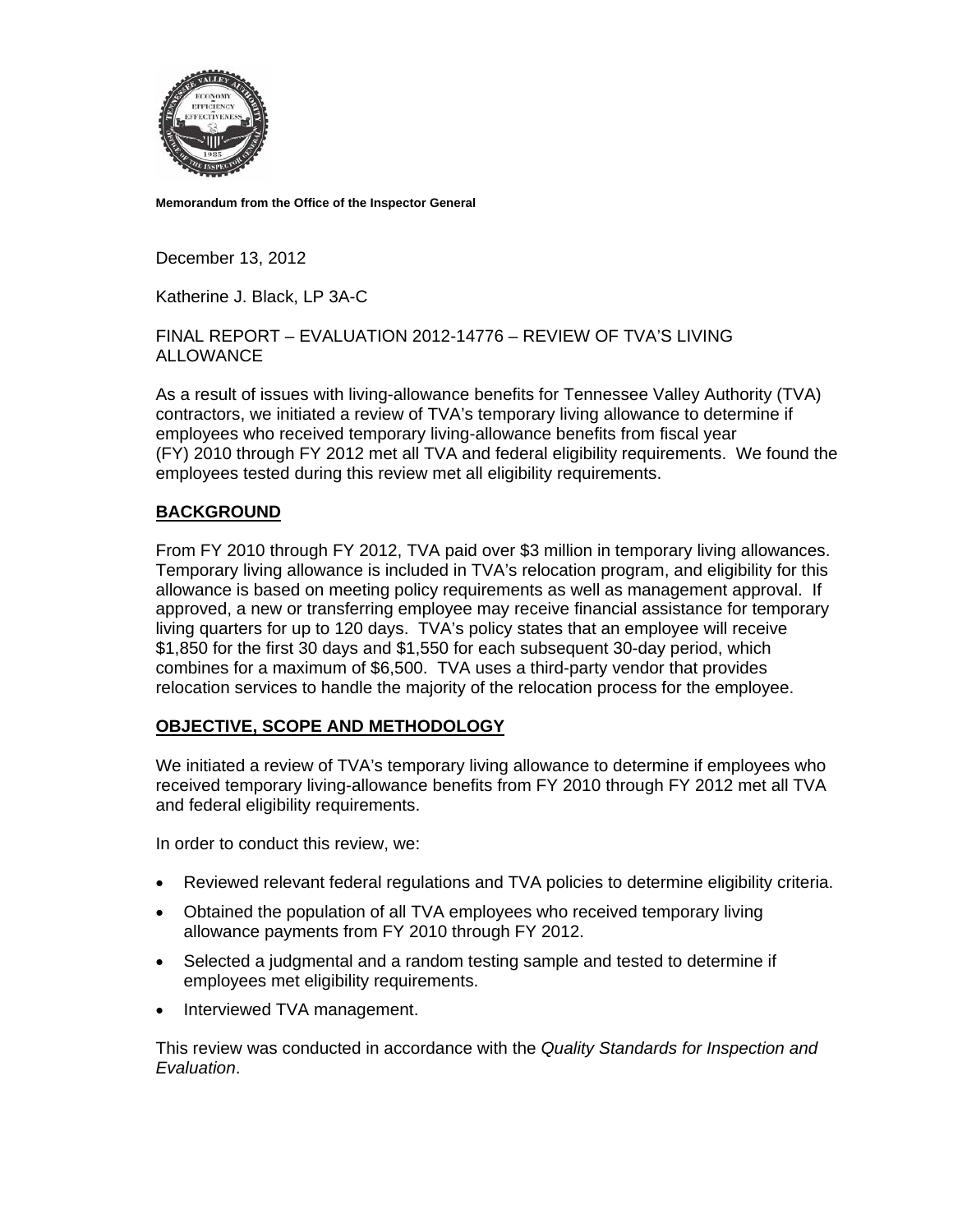Katherine J. Black Page 2 December 13, 2012

## **FINDINGS**

We found the employees tested during this review met all eligibility requirements. We selected a sample of 58<sup>1</sup> of the 714 files<sup>2</sup> from Relocation Services and checked each file against the Federal Travel Regulations eligibility requirements and TVA's relocation policy.

The primary requirements include:

- 1. Be either a new hire or a current employee transferring to a new duty station.
- 2. Have an original residence that is greater than 50 miles from his/her new duty station.
- 3. Sign a 12-month service agreement with TVA.
- 4. Sign a duplicate reimbursement disclosure statement<sup>3</sup> if he/she received the benefit after August 2011.
- 5. Payment for a single living-allowance benefit is not to exceed \$6,500.

Each of the employees reviewed met the primary eligibility requirements. Of the 58 files reviewed, eight employees received more than the maximum amount of \$6,500. We reviewed the supporting data and found that (1) four employees received a living allowance for two separate moves during the scope of this review; (2) one employee was an executive who was approved for costs above the maximum amount, which is in accordance with TVA policy; and (3) three employees received funds exceeding their approved amount. TVA was previously aware of these three exceedances and had begun collecting the funds prior to this review. Through discussions with TVA management, we determined (1) the causes for the overpayments were clerical errors made by a third-party relocation service no longer used by TVA; (2) TVA recently began using a different thirdparty relocation service; and (3) the Program Manager, Relocation Services, will be auditing the relocation invoices. We also confirmed all of the overpaid funds have been collected.

This report does not include any recommendations and is to be used for informational purposes only. Accordingly, no response is necessary.

Information contained in this report may be subject to public disclosure. Please advise us of any sensitive information in this report that you recommend be withheld.

- - - - -

 $\overline{a}$ 1 Of the 58 files, 44 were randomly selected and 14 were judgmentally selected because they exceeded the maximum allowance amount.<br> $\frac{2}{3}$  A file is defined as a power that

A file is defined as a payout for a single-living allowance approval. There may be multiple files per employee.

A duplicate reimbursement statement states that neither the employee nor his/her immediate family have accepted, and will not accept, duplicate reimbursement for relocation expenses.